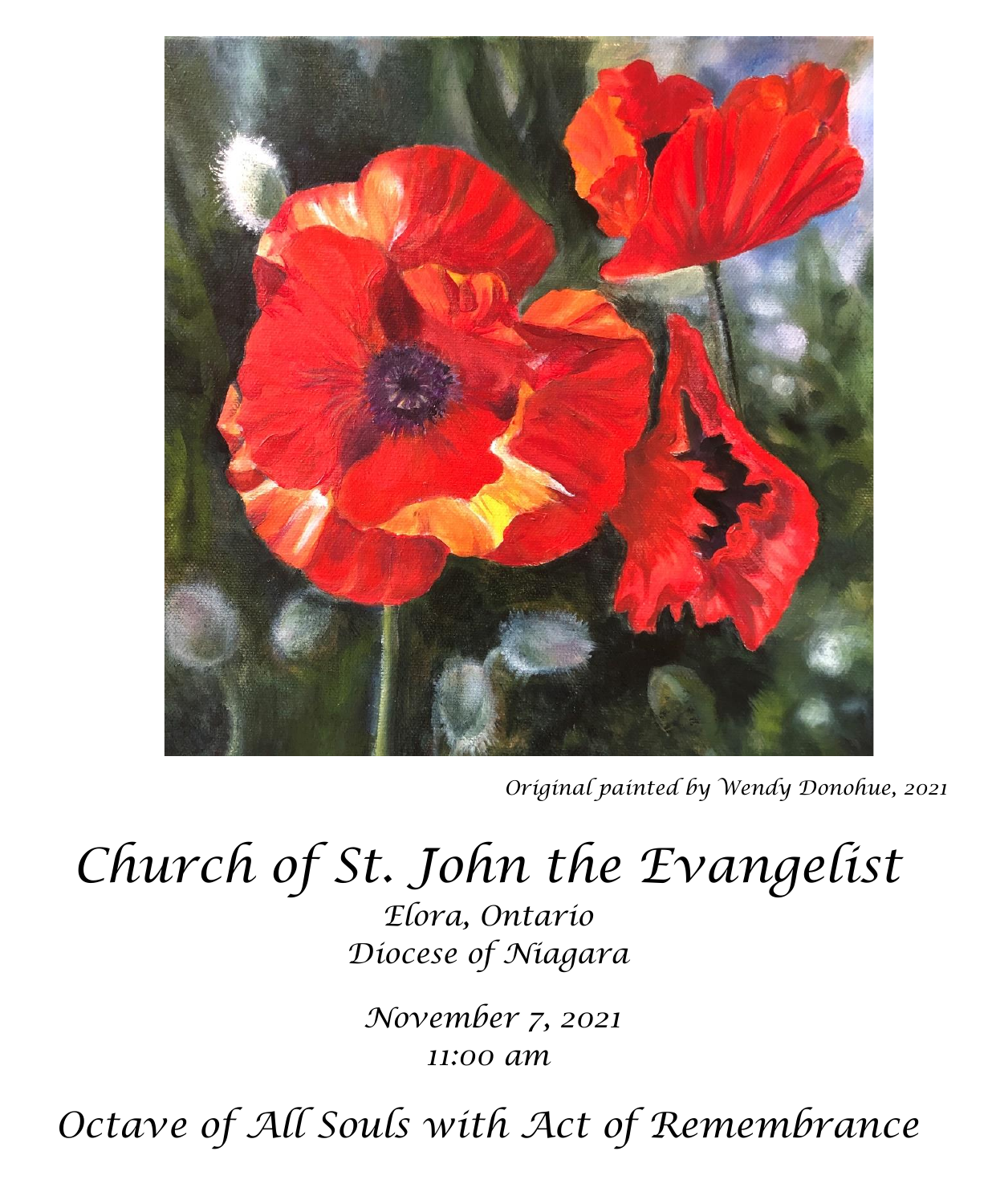# **All Souls with Act of Remembrance November 7, 2021**

#### **11:00 am Modified Holy Communion (BCP)**

*Welcome to an in-person liturgy at St. John's. We all have a responsibility to gather safely. According to Diocesan Guidelines (November 1)*

*Keep your face mask on, keep a 2m distance with people from other households. Single seats are available in the middle of pews. Seats for couples are available at the end of alternate pews. Congregational singing is allowed, softly with face masks on. Please socialize outdoors. Tea, coffee or food will not be served. The 11am liturgy is live-streamed to the St. John's Elora YouTube Channel. There is no offertory hymn. You are encouraged to give your donation online electronically or using the "Offering Box" located at the church doors. ---------------------------------------------*

*St. John's church sits on the traditional unceded territories of the Attawandaron, Mississauga, and Haudenosaunee First Nations. These lands are covered by the Between the Lakes Treaty and the Haldemand land grant. These lands are also part of The Dish With One Spoon Treaty, all subsequent newcomers have been invited into this treaty in the spirit of peace, friendship and respect. Today this land is home to many diverse Inuit, Metis and First Nations peoples.* 

#### **Act of Remembrance**

| Last Post, Silence, Reveille | (Larry Larson, trumpet) |
|------------------------------|-------------------------|
| In Remembrance               | (Douglas Guest)         |
| O Canada                     |                         |

**Mass Setting Excerpts from the Requiem and Setting Excerpts from the Requiem and Setting Setting Setting Setting Setting Setting Setting Setting Setting Setting Setting Setting Setting Setting Setting Setting Setting Sett** 

#### **THE COLLECT FOR PURITY**

*Celebrant:* ALMIGHTY God, unto whom all hearts be open, all desires known, and from whom no secrets are hid: Cleanse the thoughts of our hearts by the inspiration of thy Holy Spirit, that we may perfectly love thee, and worthily magnify thy holy Name; through Christ our Lord. **Amen.**

#### **SUMMARY OF THE LAW** *(congregation can kneel or sit for prayer)*

*Celebrant:* OUR Lord Jesus Christ said: Hear O Israel, The Lord our God is one Lord; and thou shalt love the Lord thy God with all thy heart, and with all thy soul, and with all thy mind, and with all thy strength. This is the first and great commandment. And the second is like unto it:

> Thou shalt love thy neighbour as thyself. On these two commandments hang all the Law and the Prophets.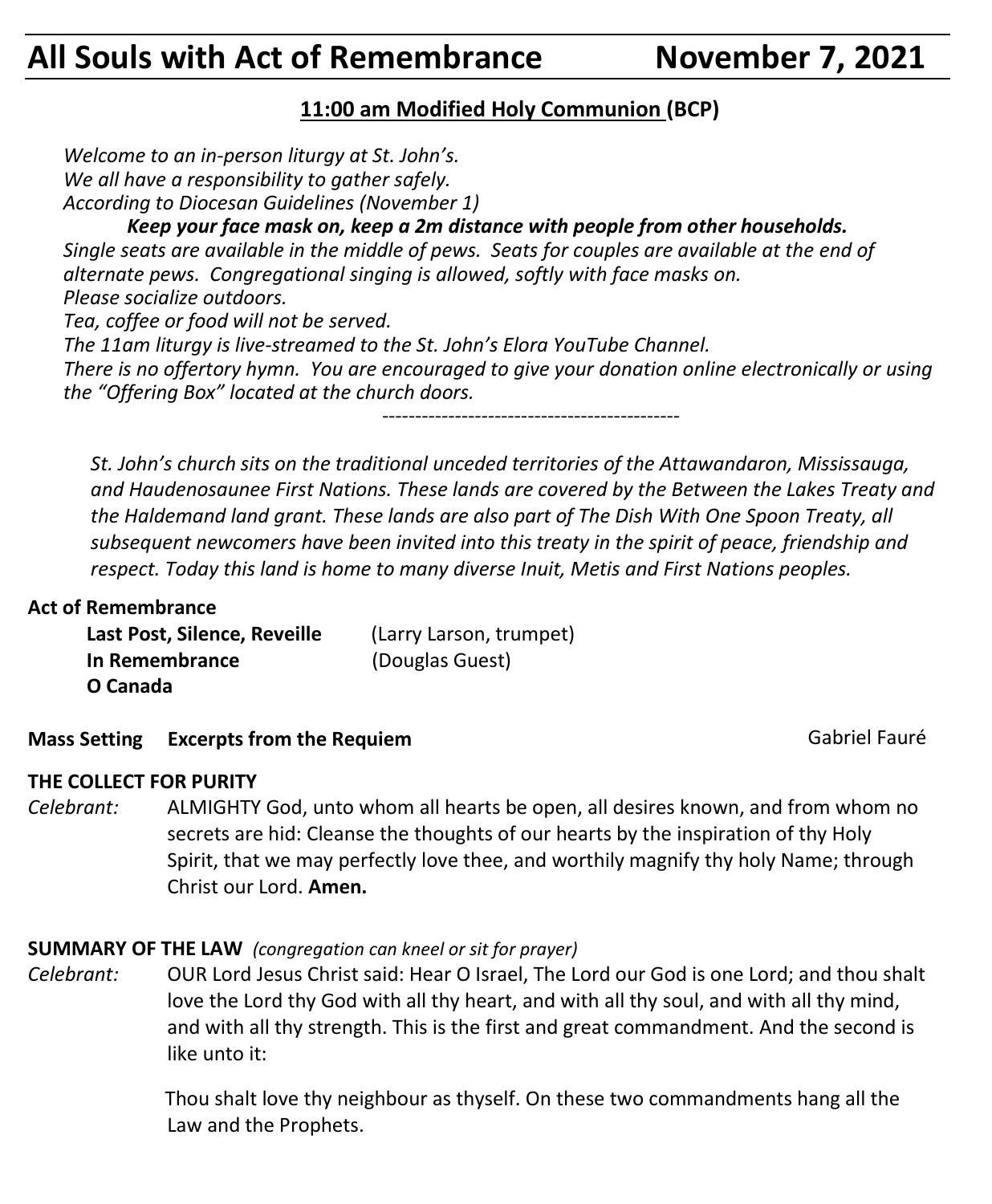*People:* **Lord, have mercy upon us, and write both these thy laws in our hearts, we beseech thee.**

### **Kyrie** - Choir Lord, have mercy upon us. Christ, have mercy upon us. Lord, have mercy upon us.

#### **COLLECT**

*Celebrant:* O Father of all, we pray to thee for those whom we love but see no longer. Grant them thy peace; and in thy loving wisdom and almighty power, work in them the good purpose of thy perfect will; through Jesus Christ our Lord.

*People:* **Amen.**

#### *(Please be seated)*

#### **A READING FROM THE SECOND LETTER OF PAUL TO THE CORINTHIANS CHAPTER 4 BEGINNING AT THE 7TH VERSE**

#### 2 Corinthians 4.7-12, 16-18

But we have this treasure in clay jars, so that it may be made clear that this extraordinary power belongs to God and does not come from us. We are afflicted in every way, but not crushed; perplexed, but not driven to despair; persecuted, but not forsaken; struck down, but not destroyed; always carrying in the body the death of Jesus, so that the life of Jesus may also be made visible in our bodies. For while we live, we are always being given up to death for Jesus' sake, so that the life of Jesus may be made visible in our mortal flesh. So death is at work in us, but life in you. So we do not lose heart. Even though our outer nature is wasting away, our inner nature is being renewed day by day. For this slight momentary affliction is preparing us for an eternal weight of glory beyond all measure, because we look not at what can be seen but at what cannot be seen; for what can be seen is temporary, but what cannot be seen is eternal.

**Psalm 116.1-8** (said responsively) My delight is in the Lord, **because he hath heard the voice of my prayer;**

Because he hath inclined his ear unto my, **therefore will I call upon him as long as I live.**

The cords of death compassed me round about, **and the pains of hell gat hold upon me.**

I found trouble and heaviness, and I called upon the Name of the Lord: **"O Lord, I beseech thee, deliver my soul."**

Gracious is the Lord, and righteous;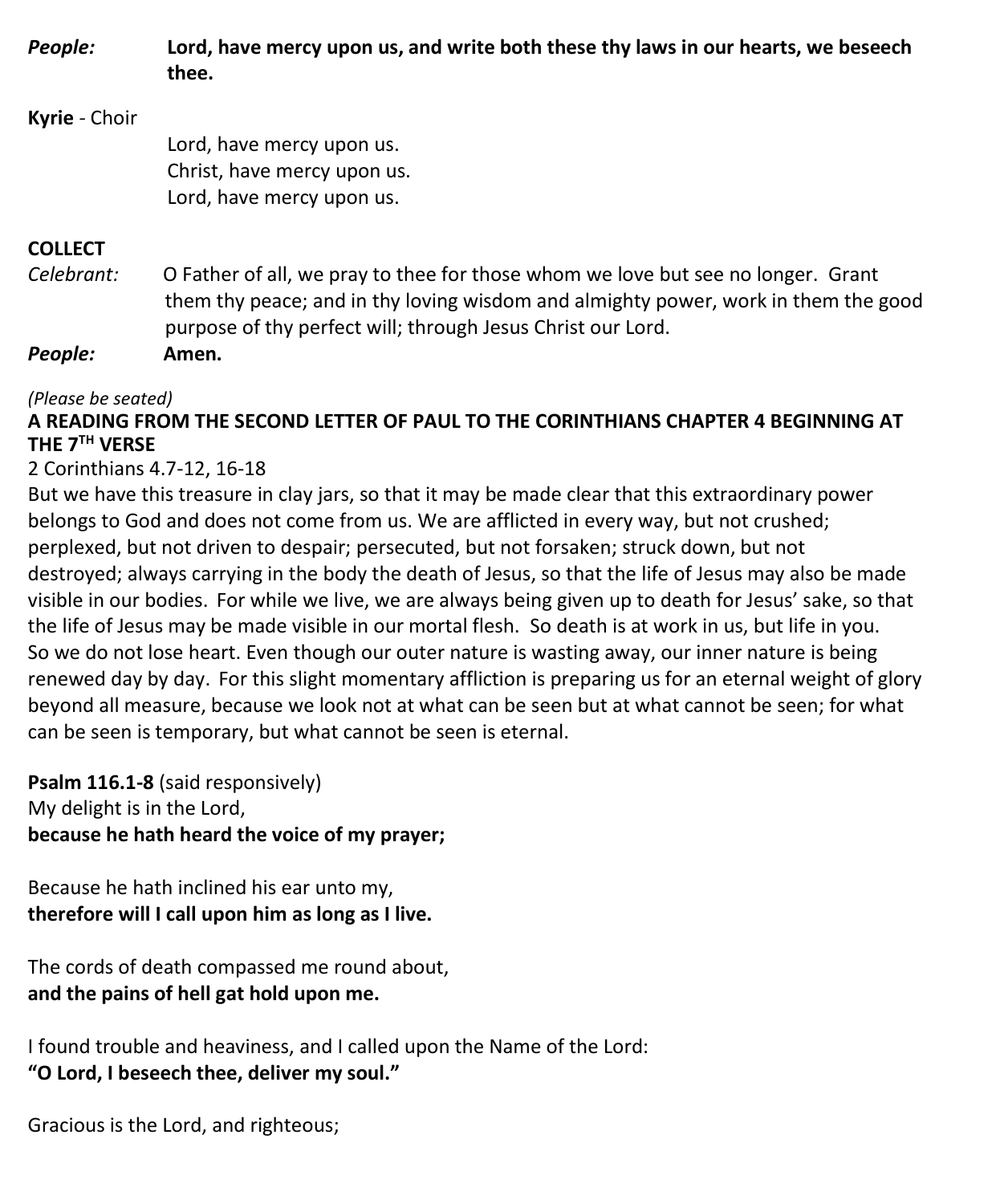**yea, our God is merciful.** The Lord preserveth the simple; **I was in misery and he helped me.**

Turn again then unto thy rest, O my soul; **for the Lord hath dealt bountifully with thee.**

For thou hast delivered my soul from death, **mine eyes from tears, and my feet from falling.**

Glory be to the Father, and to the Son, and to the Holy Ghost. **as it was at the beginning, is now, and ever shall be, world without end. Amen.**

*(Please stand as you are able)*

**GOSPEL John 11.21-27**

*Reader:*The Lord be with you.

- *People: And with thy spirit.*
- Reader: The Holy Gospel is written in the 11<sup>th</sup> chapter of the gospel according to John beginning at the 21<sup>st</sup> verse.

*People:* **Glory be to thee, O Lord.**

Martha said to Jesus, "Lord, if you had been here, my brother would not have died. But even now I know that God will give you whatever you ask of him." Jesus said to her, "Your brother will rise again." Martha said to him, "I know that he will rise again in the resurrection on the last day." Jesus said to her, "I am the resurrection and the life. Those who believe in me, even though they die, will live, and everyone who lives and believes in me will never die. Do you believe this?" She said to him, "Yes, Lord, I believe that you are the Messiah, the Son of God, the one coming into the world."

The Gospel of Christ.

*People:* **Praise be to thee, O Christ.**

#### **THE NICENE CREED**

**All: I BELIEVE in one God the Father Almighty, Maker of heaven and earth, and of all things visible and invisible:**

> **And in one Lord Jesus Christ, the only begotten Son of God, begotten of the Father before all worlds; God, of God; light, of light; very God, of very God; begotten, not made; being of one substance with the Father; through whom all things were made: who for us and for our salvation came down from heaven, and was incarnate by the Holy Ghost of the Virgin Mary, and was made man, and was crucified also for us under Pontius Pilate. He suffered and was buried, and the third day he rose again according to the Scriptures, and ascended into heaven, and sitteth on the right hand of the Father. And he shall come again with glory to judge both the quick and the dead: whose kingdom shall have no end.**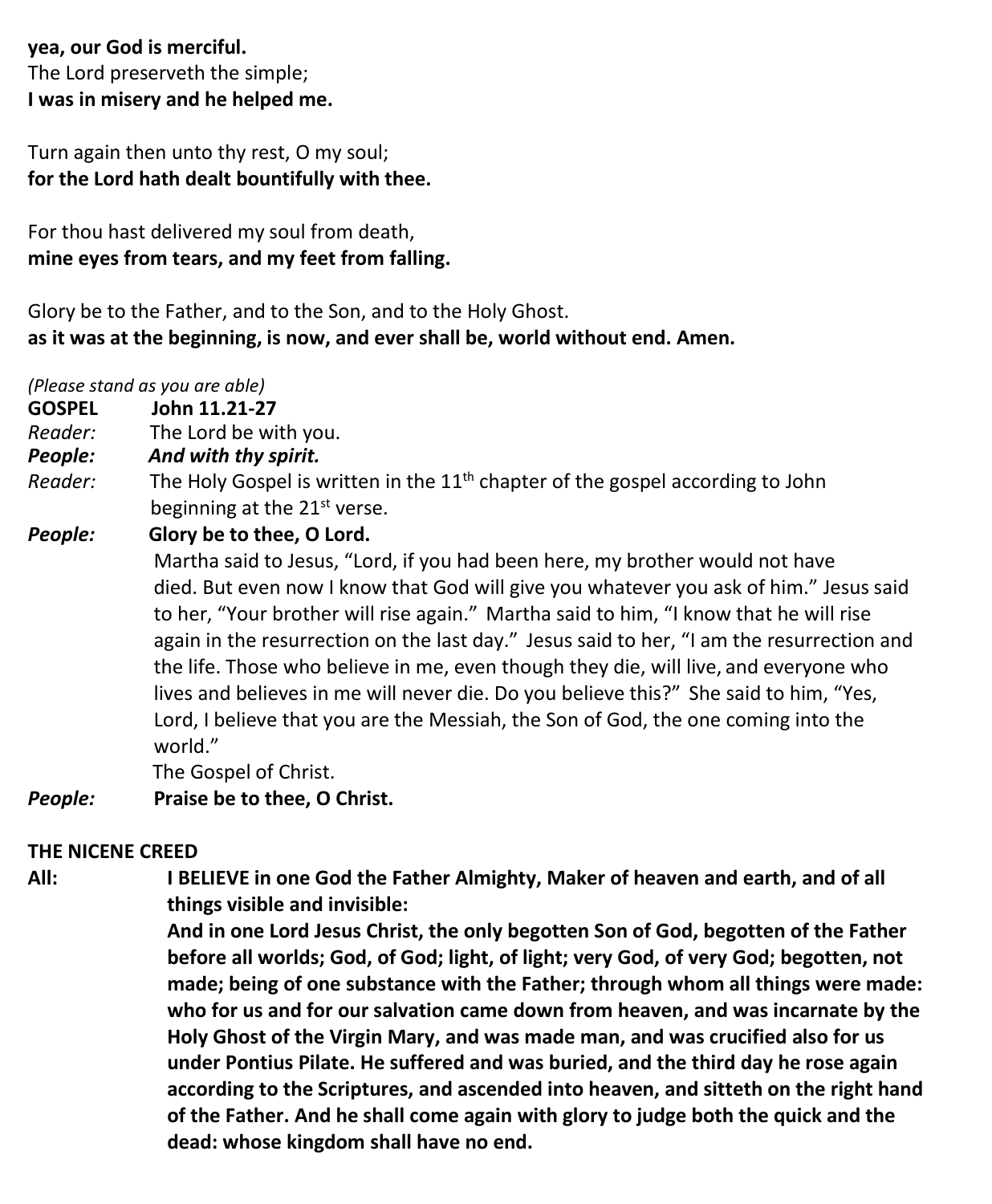**And I believe in the Holy Ghost, the Lord, the Giver of life, who proceedeth from the Father and the Son, who with the Father and the Son together is worshipped and glorified, who spake by the prophets. And I believe one, holy, catholic, and apostolic church. I acknowledge one baptism for the remission of sins. And I look for the resurrection of the dead, and the life of the world to come. Amen.**

#### **Hymn 275 O What Their Joy and Their Glory Must Be** (vv 1,4,5,6)

*O what their joy and their glory must be, those endless sabbaths the blessed ones see: crowns for the valiant, to weary ones, rest; God shall be all and in all ever blest.*

*There, where no trouble distraction can bring, we the sweet anthems of Sion shall sing, while for thy grace, Lord their voices of praise thy blessed people eternally raise.*

*Now in the meantime, with hearts raised on high, we for that country must yearn and must sigh, seeking Jerusalem, dear native land, through our long exile on Babylon's strand.*

*Low before God with our praises we fall, of whom, and in whom, and through whom are all: praise to the Father, and praise to the Son, praise to the Spirit, with them ever one.*

**HOMILY** Rev'd Canon Paul Walker

#### **Anthem In Paradisum** *in* **Paradisum Cabriel Fauré Gabriel Fauré**

*In paradise may you be received by a chorus of angels, and attended by all the blessed martyr throng, your pathway guided into the holy city, Jerusalem; and with Lazarus, once a beggar, now comforted by Abraham, be your eternal rest.*

#### **PREPARATION OF THE GIFTS**

*During the Anthem the Celebrant prepared the elements for Communion.*

*"I am the resurrection and I am life, saith the Lord, whoever lives and believes in me shall never die. -* John 11.25,26

#### **INTERCESSIONS** *(You may kneel or sit for prayer)*

Celebrant: Let us pray.

Let us pray for the church, for our community, for the world. Let us pray for reconciliation with indigenous peoples of Canada. Let us pray for all who need our prayers today, and all who have died in the peace of Christ.

*Leader:* ALMIGHTY and everliving God, who by thy holy Apostle hast taught us to make prayers and supplications, and to give thanks, for all people: we humbly beseech thee most mercifully to accept our alms and oblations, and to receive these our prayers, which we offer unto thy Divine Majesty; beseeching thee to inspire continually the universal church with the spirit of truth, unity, and concord: and grant that all they that do confess thy holy Name may agree in the truth of thy holy Word, and live in unity and godly love. Lord, in thy mercy. *People***: Hear our prayer.**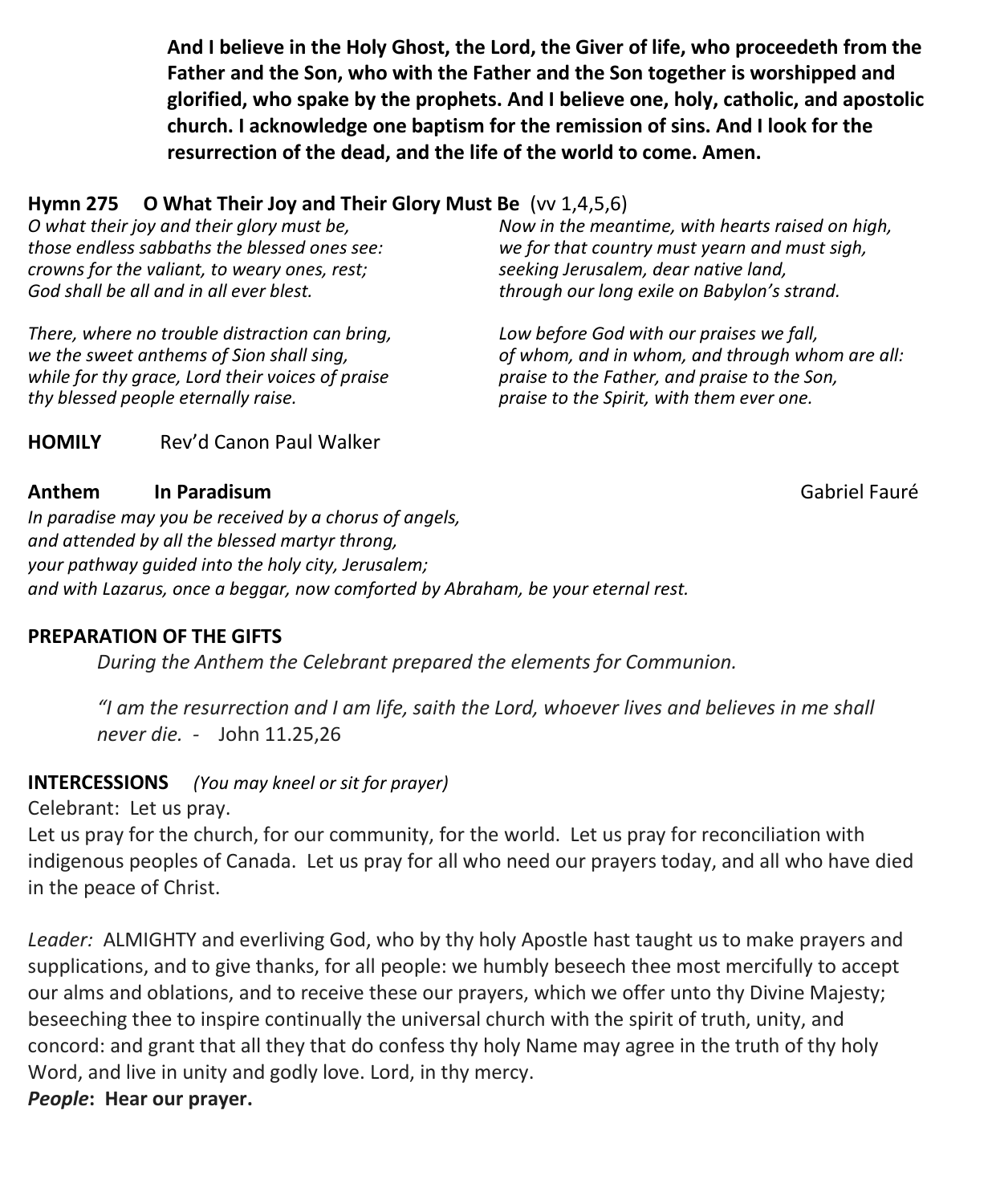*Leader:* We beseech thee also to lead all nations in the way of righteousness; and so to guide and direct their governors and rulers, that thy people may enjoy the blessings of freedom and peace: And grant unto thy servant ELIZABETH our Queen, and to all that are put in authority under her, that they may truly and impartially administer justice, to the maintenance of thy true religion and virtue. Lord, in thy mercy.

#### *People***: Hear our prayer.**

*Leader:* Give grace, O heavenly Father, to all Bishops, Priests, and Deacons, and specially to thy servant Linda, our Primate, and Susan, our Bishop, that they may both by their life and doctrine set forth thy true and living Word, and rightly and duly administer thy holy Sacraments: Prosper, we pray thee, all those who proclaim the Gospel of thy kingdom among the nations: And to all thy people give thy heavenly grace, that, with meek heart and due reverence, we may hear and receive thy holy Word; truly serving thee in holiness and righteousness all the days of our life. Lord, in thy mercy. *People***: Hear our prayer.**

*Leader:* We most humbly beseech thee of thy goodness, O Lord, to comfort and succour all them, who in this transitory life are in trouble, sorrow, need, sickness, or any other adversity, especially those for whom our prayers are desired…..Lord, in thy mercy.

*People***: Hear our prayer.**

*Leader*: We remember before thee, O Lord, all thy servants departed this life in thy faith and fear: ….. and we bless thy holy Name for all who in life and death have glorified thee; beseeching thee to give us grace that, rejoicing in their fellowship, we may follow their good examples, and with them be partakers of thy heavenly kingdom. Lord in thy mercy. *People***: Hear our prayer.**

We offer these prayers from our hearts for Jesus Christ's sake, our only Mediator and Advocate, to whom, with thee and the Holy Spirit, be all honour and glory, world without end. **Amen.**

#### **CONFESSION AND ABSOLUTION**

- *Leader:* YE that do truly and earnestly repent you of your sins, and are in love and charity with your neighbours, and intend to lead the new life, following the commandments of God, and walking from henceforth in his holy ways: draw near with faith, and take this holy sacrament to your comfort; and make your humble confession to Almighty God.
- *Celebrant:* ALMIGHTY God,
- *All:* **Father of our Lord Jesus Christ, maker of all things, judge of all people: we acknowledge and confess our manifold sins and wickedness, which we from time to time most grievously have committed, by thought, word, and deed, against thy divine majesty. We do earnestly repent, and are heartily sorry for these our misdoings. Have mercy upon us, most merciful Father; for thy Son our Lord Jesus**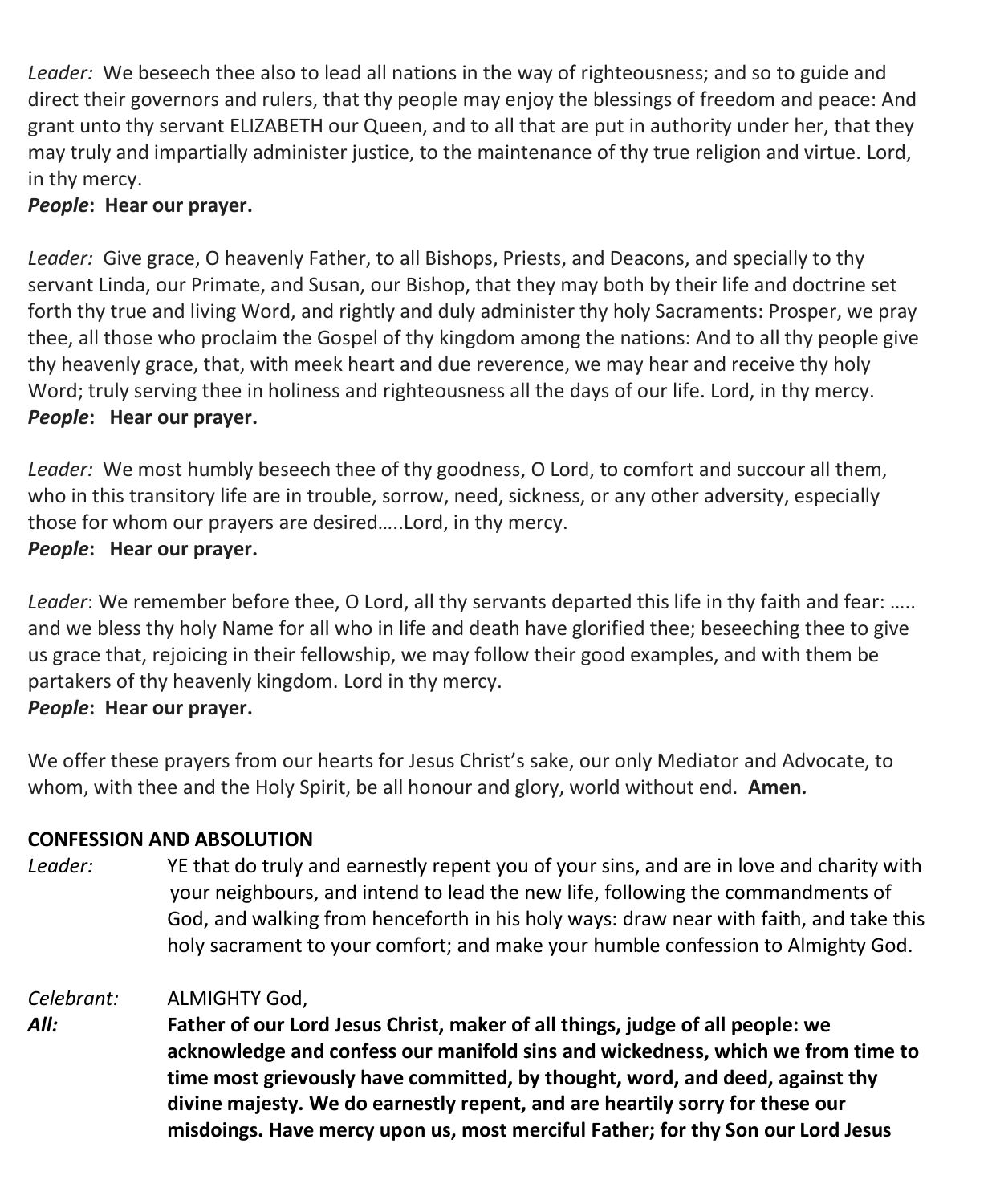**Christ's sake, forgive us all that is past; and grant that we may ever hereafter serve and please thee in newness of life, to the honour and glory of thy Name; through Jesus Christ our Lord. Amen.**

*Celebrant:* ALMIGHTY God, our heavenly Father, who of his great mercy hath promised forgiveness of sins to all them that with hearty repentance and true faith turn unto him: have mercy upon you; pardon and deliver you from all your sins; confirm and strengthen you in all goodness; and bring you to everlasting life; through Jesus Christ our Lord.

*All:* **Amen.**

Leader: Hear what comfortable words our Saviour Christ saith unto all that truly turn to him: Come unto me all that labour and are heavy laden, and I will refresh you. - *Matthew 11:28*

> God so loved the world, that he gave his only begotten Son, to the end that all that believe in him should not perish, but have eternal life. - *John 3:16.*

Hear also what Saint Paul saith:

This is a true saying, and worthy of all to be received, that Christ Jesus came into the world to save sinners. - *1 Timothy 1:15.*

Hear also what Saint John saith.

If any one sin, we have an Advocate with the Father, Jesus Christ the righteous; and he is the propitiation for our sins. - *1 St John 2:1, 2*.

#### **THANKSGIVING AND CONSECRATION**

*(Choir stand) Celebrant:* The Lord be with you; *Choir:* And with thy spirit. Celebrant: Lift up your hearts; *Choir:* We lift them up unto the Lord. Celebrant*:* Let us give thanks unto our Lord God; *Choir:* It is meet and right so to do. *Celebrant:* It is very meet, right, and our bounden duty, that we should at all times, and in all places, give thanks unto thee, O Lord, Holy Father, Almighty, Everlasting God, Creator and Preserver of all things. Who in the multitude of thy Saints hast compassed us about with so great a cloud of witnesses, that we, rejoicing in their fellowship, may run with patience the race that is set before us, and together with them may receive the crown of glory that fadeth not away. Therefore with Angels and Archangels, and with the whole company of heaven, we laud and magnify thy glorious Name; evermore praising thee and saying: *Choir* **Holy, Holy, Holy, Lord God of hosts,** heaven and earth are full of thy glory.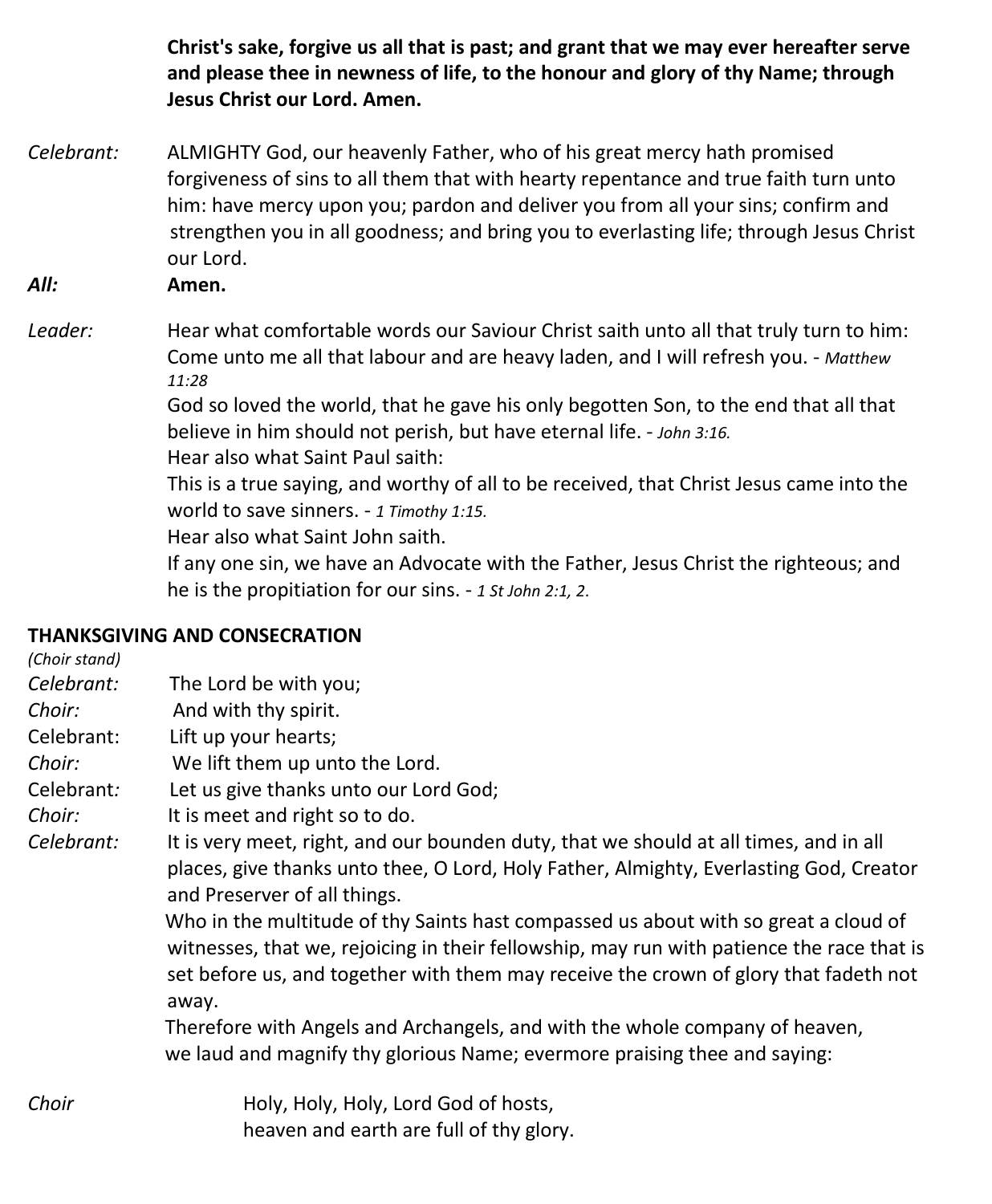Glory be to thee, O Lord Most High. Blessed is he who cometh in the name of the Lord, Hosanna in the Highest.

#### **PRAYER OF CONSECRATION**

*Celebrant*: BLESSING and glory and thanksgiving be unto thee Almighty God, our heavenly Father, who of thy tender mercy didst give thine only Son Jesus Christ to take our nature upon him, and to suffer death upon the Cross for our redemption; who made there, by his one oblation of himself once offered, a full, perfect, and sufficient sacrifice, oblation, and satisfaction, for the sins of the whole world; and did institute, and in his holy Gospel command us to continue, a perpetual memorial of that his precious death, until his coming again.

Hear us, O merciful Father, we most humbly beseech thee; and grant that we receiving these thy creatures of bread and wine, according to thy Son our Saviour Jesus Christ's holy institution, in remembrance of his death and passion, may be partakers of his most blessed Body and Blood; who, in the same night that he was betrayed, took Bread; and, when he had given thanks, he brake it; and gave it to his disciples, saying, Take, eat; this is my Body which is given for you: Do this in remembrance of me.

Likewise after supper he took the Cup; and, when he had given thanks, he gave it to them, saying, Drink ye all, of this; for this is my Blood of the new Covenant, which is shed for you and for many for the remission of sins: Do this, as oft as ye shall drink it, in remembrance of me.

 Wherefore, O Father, Lord of heaven and earth, we thy humble servants, with all thy holy Church, remembering the precious death of thy beloved Son, his mighty resurrection, and glorious ascension, and looking for his coming again in glory, do make before thee, in this sacrament of the holy Bread of eternal life and the Cup of everlasting salvation, the memorial which he hath commanded; And we entirely desire thy fatherly goodness mercifully to accept this our sacrifice of praise and thanksgiving, most humbly beseeching thee to grant, that by the merits and death of thy Son Jesus Christ, and through faith in his blood, we and all thy whole Church may obtain remission of our sins, and all other benefits of his passion; And we pray that by the power of thy Holy Spirit, all we who are partakers of this holy Communion may be fulfilled with thy grace and heavenly benediction; through Jesus Christ our Lord, by whom and with whom, in the unity of the Holy Spirit, all honour and glory be unto thee, O Father Almighty, world without end.

#### *All:* **Amen.**

*Celebrant:* The peace of the Lord be always with you;

*All:* **And with thy Spirit.**

*All:* **We do not presume to come to this thy Table, O merciful Lord, Trusting in our own**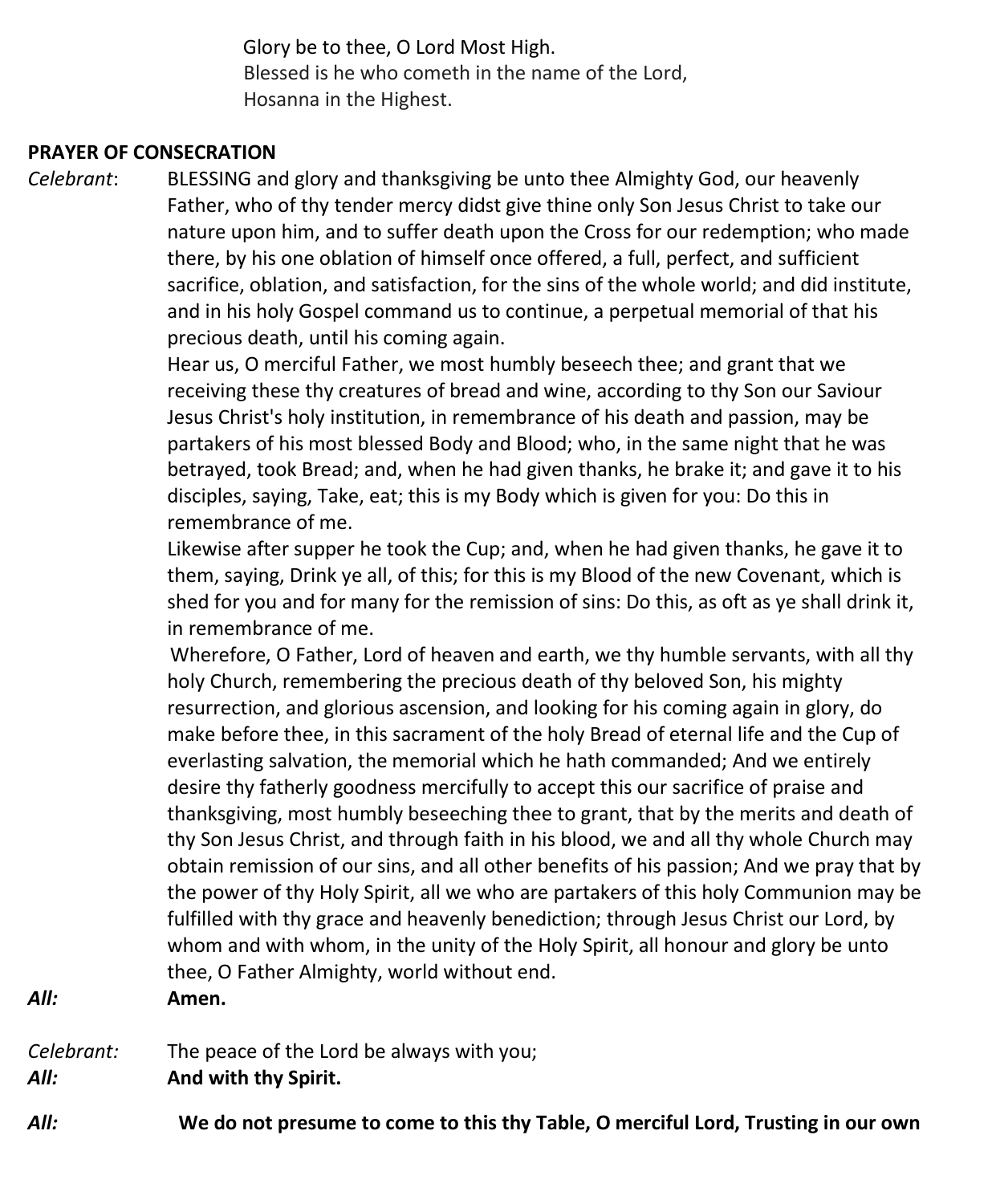**righteousness, But in thy manifold and great mercies. We are not worthy So much as to gather up the crumbs under thy Table. But thou art the same Lord, Whose property is always to have mercy: Grant us therefore, gracious Lord, So to eat the Flesh of thy dear Son Jesus Christ, And to drink his Blood, That our sinful bodies May be made clean by his Body, And our souls washed through his most precious Blood, And that we may evermore dwell in him, And he in us. Amen.**

#### **Choir Agnus Dei**

#### *During Communion:*

*Please remain in your seat and the sacrament will be brought to you in one kind (bread). Please keep your face mask on while you hear the words of administration or blessing. If you do not wish to receive the sacrament, please fold your arms across your chest. Once the communion administrator is beyond your 2m physical distance you may remove your face mask to consume the sacrament.*

*Prayer During Reception:* (for people participating online with spiritual communion) Jesus, I believe that you are present with us in the sacrament of bread and wine. I love you and I desire your presence afresh in my life. Since I cannot now receive the bread and wine of the altar, *Come spiritually into my heart. I embrace you and unite myself to you; never let me be separated from you.*

*(Based on a prayer by St. Alphonsus Maria e'Liguori)*

#### **PRAYERS AFTER COMMUNION**

*Singers remain standing*

*Celebrant:* Let us pray.

**OUR Father who art in heaven, hallowed be thy name, thy kingdom come, thy will be done, on earth as it is in heaven. Give us this day our daily bread; and forgive us our trespasses, as we forgive them that trespass against us; and lead us not into temptation, but deliver us from evil. For thine is the kingdom, the power, and the glory, for ever and ever. Amen.**

- *Celebrant:* Almighty and everliving God, we most heartily thank thee that thou dost graciously feed us, in these holy mysteries, with the spiritual food of the most precious body and blood of thy Son our saviour Jesus Christ; assuring us thereby of thy favour and goodness towards us; and that we are living members of his mystical body, which is the blessed company of all faithful people; and are also heirs through hope of thy everlasting kingdom.
- *All:* **And here we offer and present unto thee, O Lord, ourselves, our souls and bodies, to be a reasonable, holy, and living sacrifice unto thee. And although we are unworthy, yet we beseech thee to accept this our bounden duty and service, not weighing our merits, but pardoning our offences; through**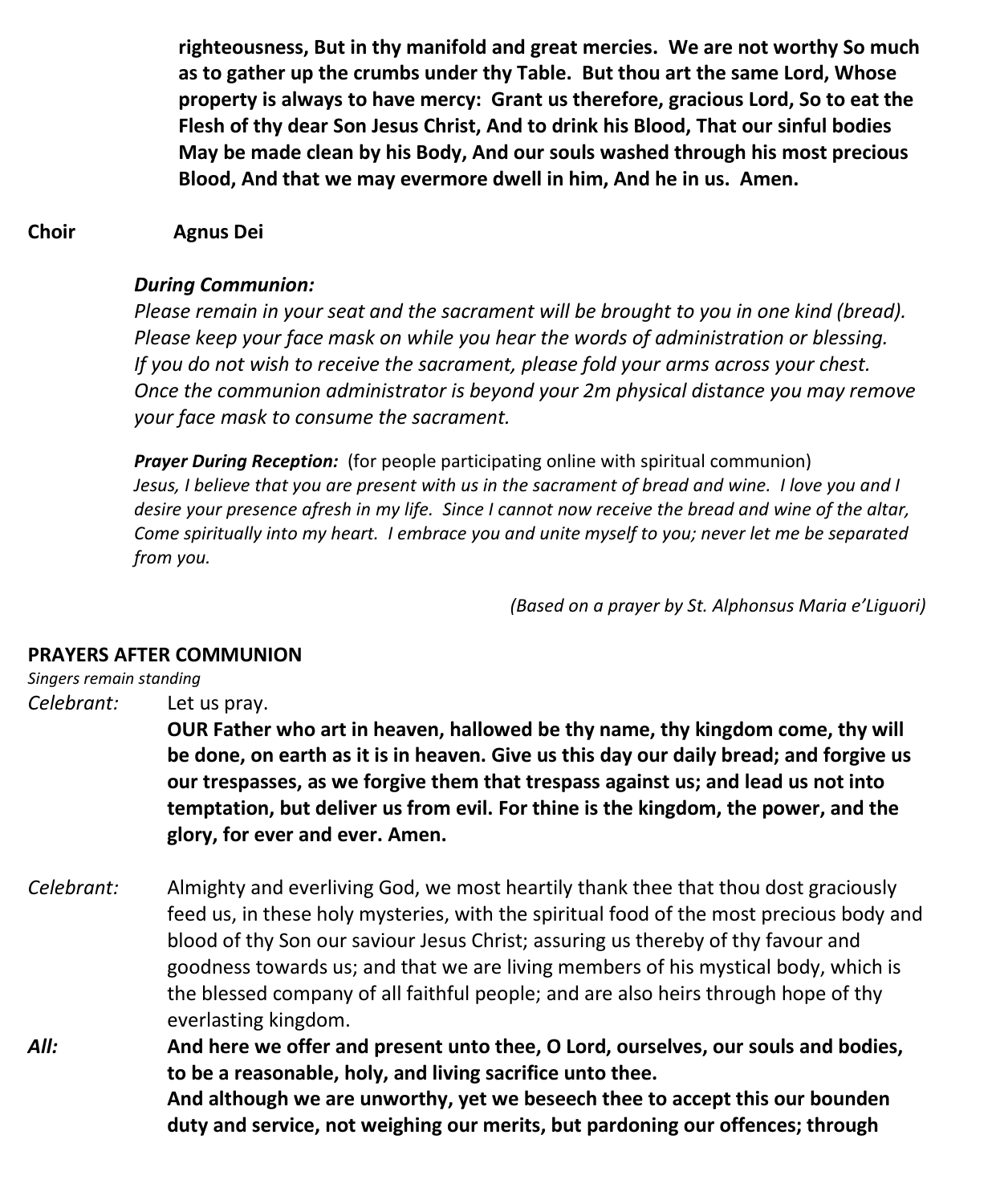**Jesus Christ our Lord, to whom, with thee and the Holy Ghost, be all honour and glory, world without end. Amen.**

> As you are able, you are invited to follow the Crucifer, choir and clergy outside for the conclusion of the service. Please allow people closest the doors to exit first and keep physical distance.

#### **Prayers for Peace and Members of the Canadian Forces Blessing**

#### **Hymn O God our Help in Ages Past** (vv 1,5,6)

*O God, our help in ages past, our hope for years to come, our shelter from the stormy blast, and our eternal home.*

*Time like an ever-rolling stream bears all our years away; they fly forgotten, as a dream dies at the opening day.*

*O God, our help in in ages past, our hope for years to come, be thou our guard while troubles last, and our eternal home.*

#### *If you have any questions about your registration at a Sunday Service, please contact Thomas Littlewood at [reservations.stjohnselora@gmail.com](mailto:reservations.stjohnselora@gmail.com)*

*The flowers are given to the glory of God and in loving memory of Jim Pernfuss, the gift of his wife Louise and family; and in loving memory of Michael Blair, the gift of his mother, Gwyneth Watkins; and in loving memory of John Murray, a veteran who served in the navy.*

*Contact Elaine Dightam if you would like to give flowers in memory of loved ones who have died, or in thanksgiving for an anniversary, birthday or event. You can contact Elaine at 519-843-5091*

| Readers          | Colin Fox, Sue Bovell                                                      |
|------------------|----------------------------------------------------------------------------|
| Server           | Thomas Littlewood                                                          |
| Altar Guild      | Mardy Langford and Wendy Donohue                                           |
| Trumpeter        | Larry Larson                                                               |
| Choir            | Lesley Bouza, Janelle Santi, Christina Stelmacovich, Emily Petrenko, Lanny |
|                  | Fleming, Jerome Chang, Alan Macdonald, Michael Cressman                    |
| Video Technician | Rod Murray                                                                 |
| Greeters         | Meg and James Prichard                                                     |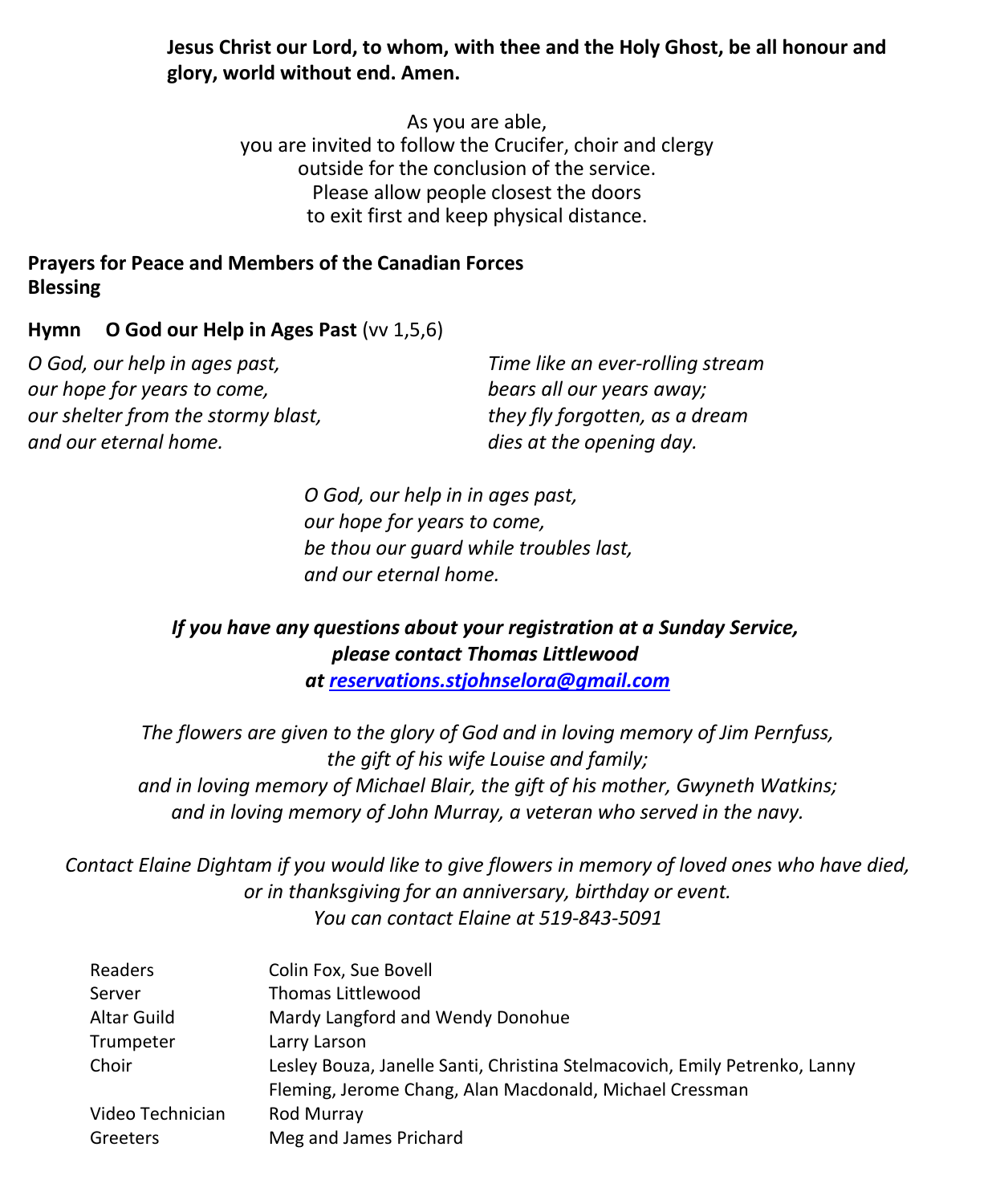## **Announcements for November 7, 2021**

#### **Welcome to Patrick Murray**

Today we are delighted to welcome our new Director of Music, Dr. Patrick Murray, on his first Sunday with us at St John's. Please extend your warm welcome to Patrick and offer your continued support for the choral program at St. John's. You can reach Patrick at [music.stjohnselora@gmail.com.](mailto:music.stjohnselora@gmail.com) A copy of the Announcement with Patrick's background and experience is available at the back of the church.

#### **Welcome Back**

Welcome back to church "in-person". Please keep a physical distance from people not in your household. Face masks are required at all time indoors, and when you cannot keep a physical distance of 2m outdoors.

For the purposes of screening and contact tracing it is important that you register each week online before Saturday at 9pm, or if you do not have a computer, please call the office before Friday. If you have any questions about your registration you can contact Thomas Littlewood at [reservations.stjohnselora@gmail.com](mailto:reservations.stjohnselora@gmail.com)

#### **Christmas Puddings**

Pam Gradwell is attending the 11:00am service today take your orders for Christmas Puddings. You can also contact Pam by email at [pamgradwell231@gmail.com](mailto:pamgradwell231@gmail.com) or 519-846-5911. Puddings are \$20 each. Gluten free options are available.

#### **Poppy Project 2021**

We have been overwhelmed by the community engagement with the installation of the Poppy Project. Hopefully you saw the news coverage in many of the local media outlets including CTV Kitchener News, the Wellington Advertiser, Niagara Anglican, and Elora-Fergus Today.

There is a limited number of knitted poppies with lapel pins available at the back of the church. If you take one, please support the work of the Legion with a donation in the Poppy Box.

#### **Weekend Hosts at St. John's**

We have been pleased to welcome many guests and visitors viewing the Poppy Project inside the church for the past two weekends. If you would like to serve as a Host for a one hour shift next weekend, please contact the Rector. Hosts engage with people outside, invite them inside, offer them information brochures on St. John's, answer questions, and generally be a presence of hospitality. All of this is in compliance with Diocesan guidelines.

#### **New Guidelines**

The Bishop has issued new guidelines (effective November 1) that allow for congregational singing (quietly behind face masks); more access to church buildings; indoor mid week social gatherings as long as no food or beverage is served; easing some liturgical guidelines premised on contact transmission. A copy of the guidelines is available on the bulletin board in the narthex.